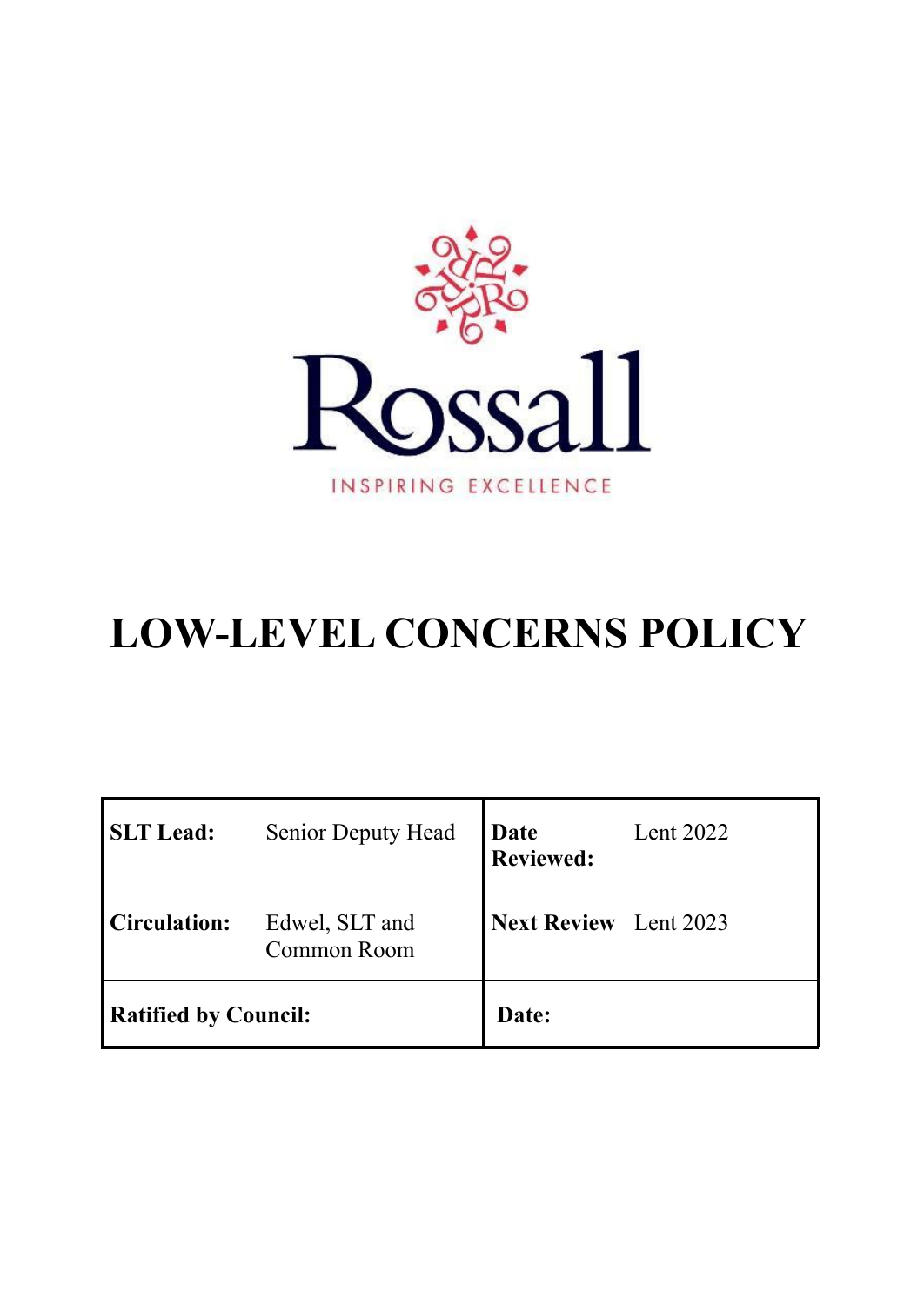# **1. Policy Statement**

- 1.1 Rossall School understands the importance of a positive culture where concerns can be identified and spoken about openly and acknowledges that this is a key element of a strong safeguarding system. This Low-Level Concerns Policy seeks to ensure that all staff who work with children behave appropriately and to enable the early identification and prompt and appropriate management of concerns.
- 1.2 As part of its whole school approach to safeguarding, the School will ensure that it promotes an open and transparent culture in which all concerns about all adults working in or on behalf of the School (including supply teachers, volunteers and contractors) are dealt with promptly and appropriately.
- 1.3 Creating a culture in which **all** concerns about adults (including allegations that do not meet the harm threshold) are shared responsibly and with the right person, recorded and dealt with appropriately, is critical. If implemented correctly, this should encourage an open and transparent culture; enable the School to identify concerning, problematic or inappropriate behaviour early; minimise the risk of abuse; and ensure that adults working in or on behalf of the School are clear about professional boundaries and act within these boundaries, and in accordance with the ethos and values of the School.
- 1.4 This Low-Level Concerns Policy operates in conjunction (as appropriate) with the following:
	- 1.4.1 The School's Staff Code of Conduct
	- 1.4.2 Safeguarding and Child Protection Policy
	- 1.4.3 Capability and Disciplinary Procedures
	- 1.4.4 Whistleblowing Policy
	- 1.4.5 Allegations of Abuse Policy
	- 1.4.6 Privacy Notice

# 2. **Introduction to the concept and importance of sharing low-level concerns**

- 2.1 Behaviour which is not consistent with the standards and values of an organisation, and which does not meet the organisational expectations encapsulated in the School's Staff Code of Conduct, needs to be addressed. Such behaviour can exist on a wide spectrum from the inadvertent or thoughtless, through to that which is ultimately intended to enable abuse.
- 2.2 All staff need to be informed about and be able to identify concerning, problematic or inappropriate behaviour and understand the importance of sharing concerns when they observe behaviour which violates the School's Staff Code of Conduct.

# **3. What is the Low-Level Concerns Policy?**

3.1 The Low-Level Concerns Policy enables all staff to share any concerns – **no matter how small** – about their own or another member of staff's behaviour with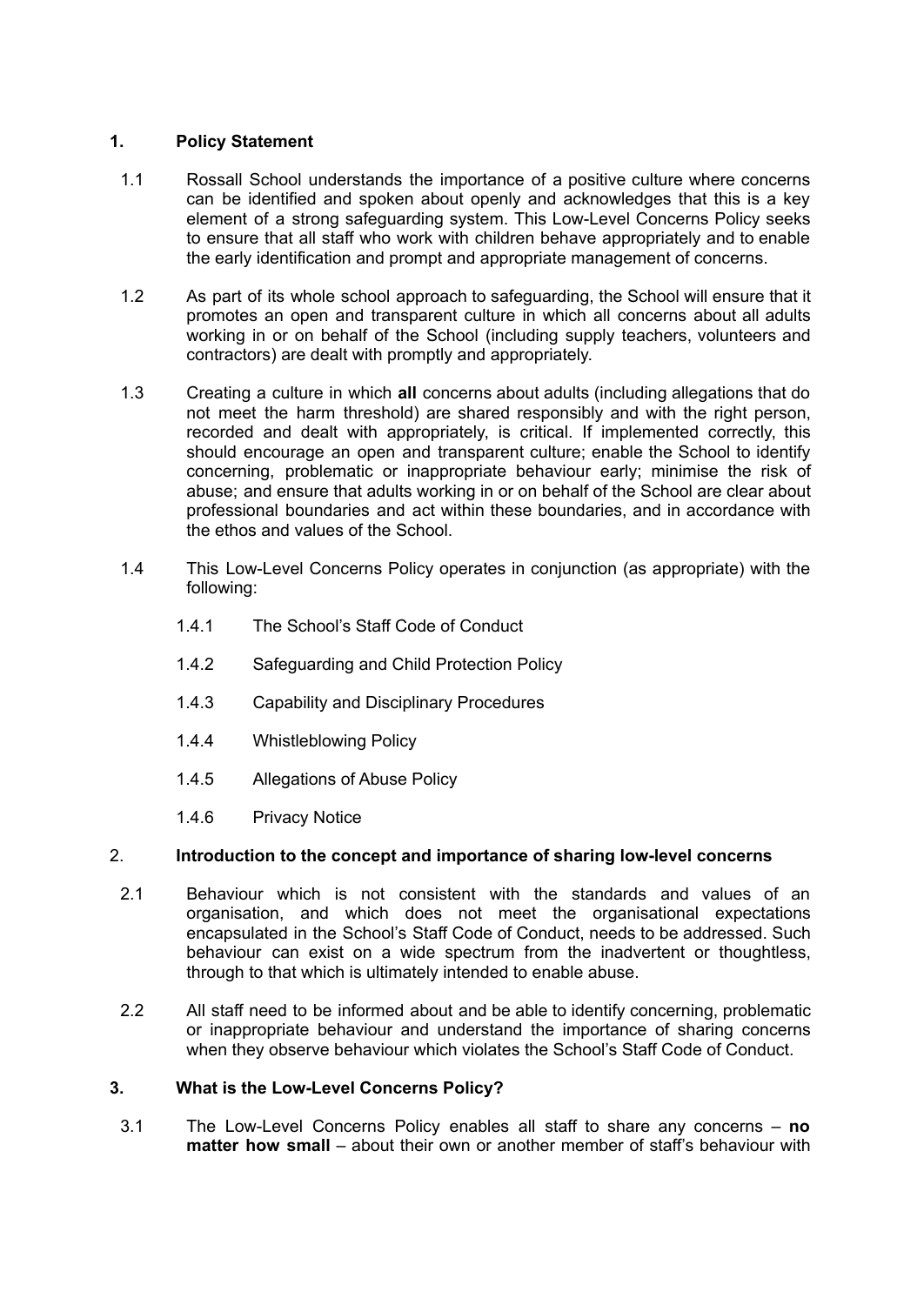the Head or the DSL. Safeguarding and promoting the welfare of children is everyone's responsibility.

# **4. What is the purpose of the Low-Level Concerns Policy?**

4.1 The purpose of the Low-Level Concerns Policy is to create and embed a culture of openness, trust and transparency in which the clear values and expected behaviour which are set out in the School's Staff Code of Conduct are constantly lived, monitored and reinforced by all staff.

# **5. What are the aims of the Low-Level Concerns Policy?**

- 5.1 The aims of the Low-Level Concerns Policy are to:
	- 5.1.1 ensure that staff are clear about what appropriate behaviour is, and are confident in distinguishing expected and appropriate behaviour from concerning, problematic or inappropriate behaviour in themselves and others, and the delineation of professional boundaries and reporting lines;
	- 5.1.2 empower staff to share any low-level concerns with the Head / DSL, and to help all staff to interpret the sharing of such concerns as a neutral act;
	- 5.1.3 address unprofessional behaviour and support the individual to correct it at an early stage;
	- 5.1.4 identify concerning, problematic or inappropriate behaviour including any patterns that may need to be consulted upon with (on a no-names basis if appropriate), or referred to, the Local Authority Designated Officer ("LADO");
	- 5.1.5 provide for responsive, sensitive and proportionate handling of such concerns when they are raised; and
	- 5.1.6 help identify any weaknesses in the School's safeguarding system.

# **6. Definitions**

- 6.1 Who does the policy apply to?
	- 6.1.1 The policy applies to all **staff** whether working in or on behalf of the School, engaged as a paid employee (including supply teacher), worker or contractor, or unpaid member of staff or volunteer. It also includes anyone who is a Governor.
	- 6.1.2 **Designated Safeguarding Lead (DSL)** means the DSL at the School.
	- 6.1.3 **Governors** means those individuals who are responsible for the School's governance.
	- 6.1.4 **Head** means the Headteacher of the School.
	- 6.1.5 **Values Guardian** means a member of staff who is specifically trained to be available and to listen to any low-level concerns that staff may bring to their attention, and to share them with the Head

Details of the individuals currently in these roles can be found at Appendix 1.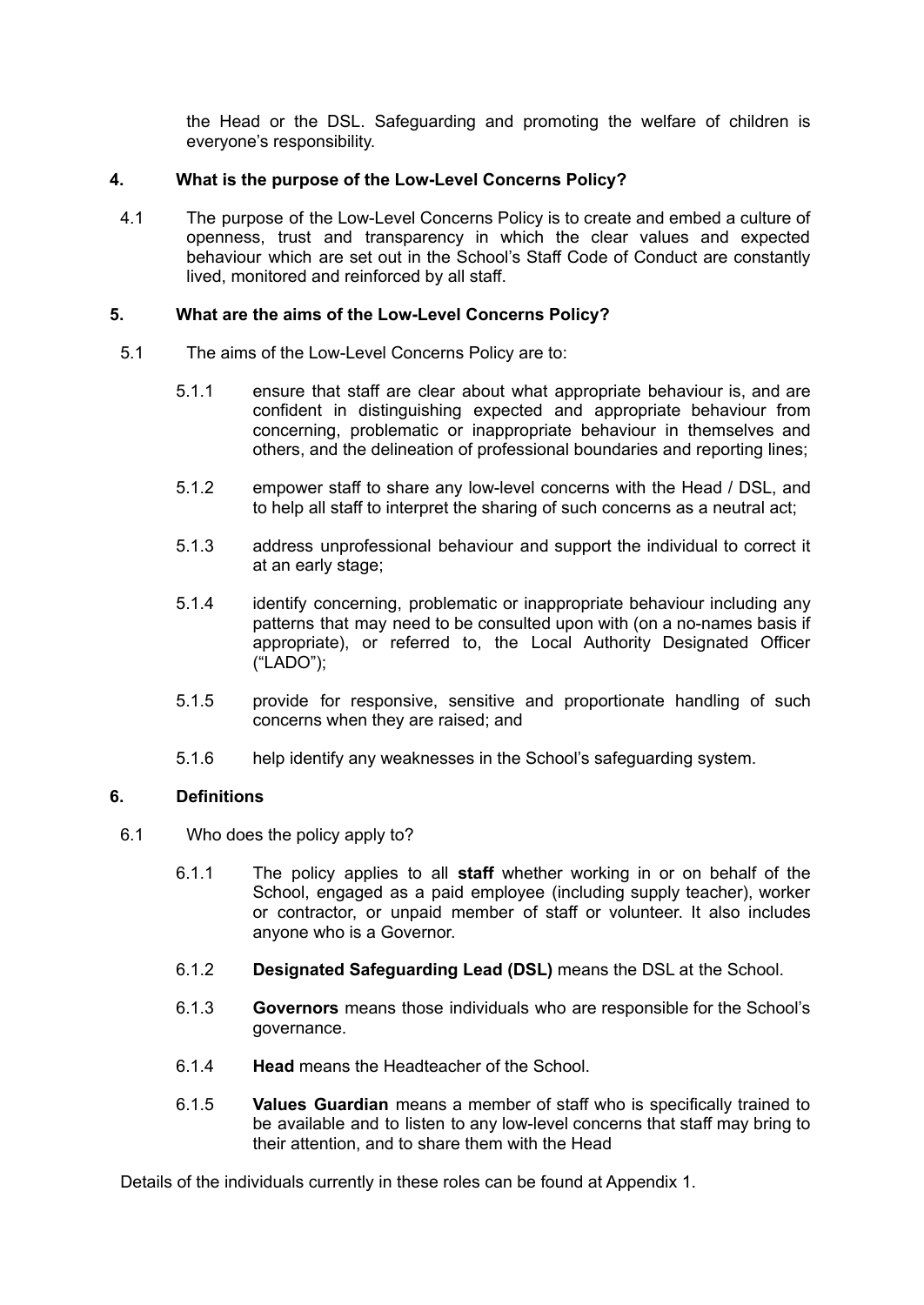- 6.2 **Allegation that may meet the harm threshold.** The term 'allegation' means it is alleged that an adult who works with children has:
	- 6.2.1 behaved in a way that has harmed a child, or may have harmed a child; and/or
	- 6.2.2 possibly committed a criminal offence against or related to a child; and/or
	- 6.2.3 behaved towards a child or children in a way that indicates they may pose a risk of harm to children; and/or
	- 6.2.4 behaved or may have behaved in a way that indicates they may not be suitable to work with children.

In terms of managing cases of allegations that may meet the harm threshold, these might indicate a person would pose a risk of harm if they continue to work in their present position, or in any capacity with children in a school.

- 6.3 **Concern (including an allegation) that does not meet the harm threshold i.e. a low-level concern.** The term 'low-level concern' does not mean that it is insignificant, it means that an adult's behaviour towards a child does not meet the harm threshold set out above (at paragraph 6.2). A low-level concern is any concern, no matter how small, and even if no more than causing a sense of unease or a 'nagging doubt' that an adult may have acted in a way that:
	- 6.3.1 is inconsistent with the School's Staff Code of Conduct, including inappropriate conduct outside of work; and
	- 6.3.2 does not meet the allegation threshold or is otherwise not serious enough to consider a referral to the LADO, but may merit consulting with and seeking advice from the LADO, and on a no-names basis if necessary.

Although it is important that staff feel comfortable with, and are clear about, the concept of low-level concerns, and know what to do if they have such a concern, they do not need to be able to determine in each case whether their concern is a low-level concern, or if it is not serious enough to consider a referral to the LADO, or whether it meets the threshold of an allegation. Once staff share what they believe to be a low-level concern, that determination should be made by the Head and DSL

The diagram at Appendix 2 further illustrates the distinction between an allegation that may meet the harm threshold, and a concern (including an allegation) that does not meet the harm threshold i.e. a low-level concern.

6.4 **Low-Level Concerns Form** means the electronic form used to record low-level concerns. Link to the [Low-Level](https://forms.gle/rLbAckPFCA68nYXd8) Concerns Form

#### **7. School Culture**

7.1 The School promotes an open and transparent culture in which all concerns about all adults working in or on behalf of the School are dealt with promptly and appropriately.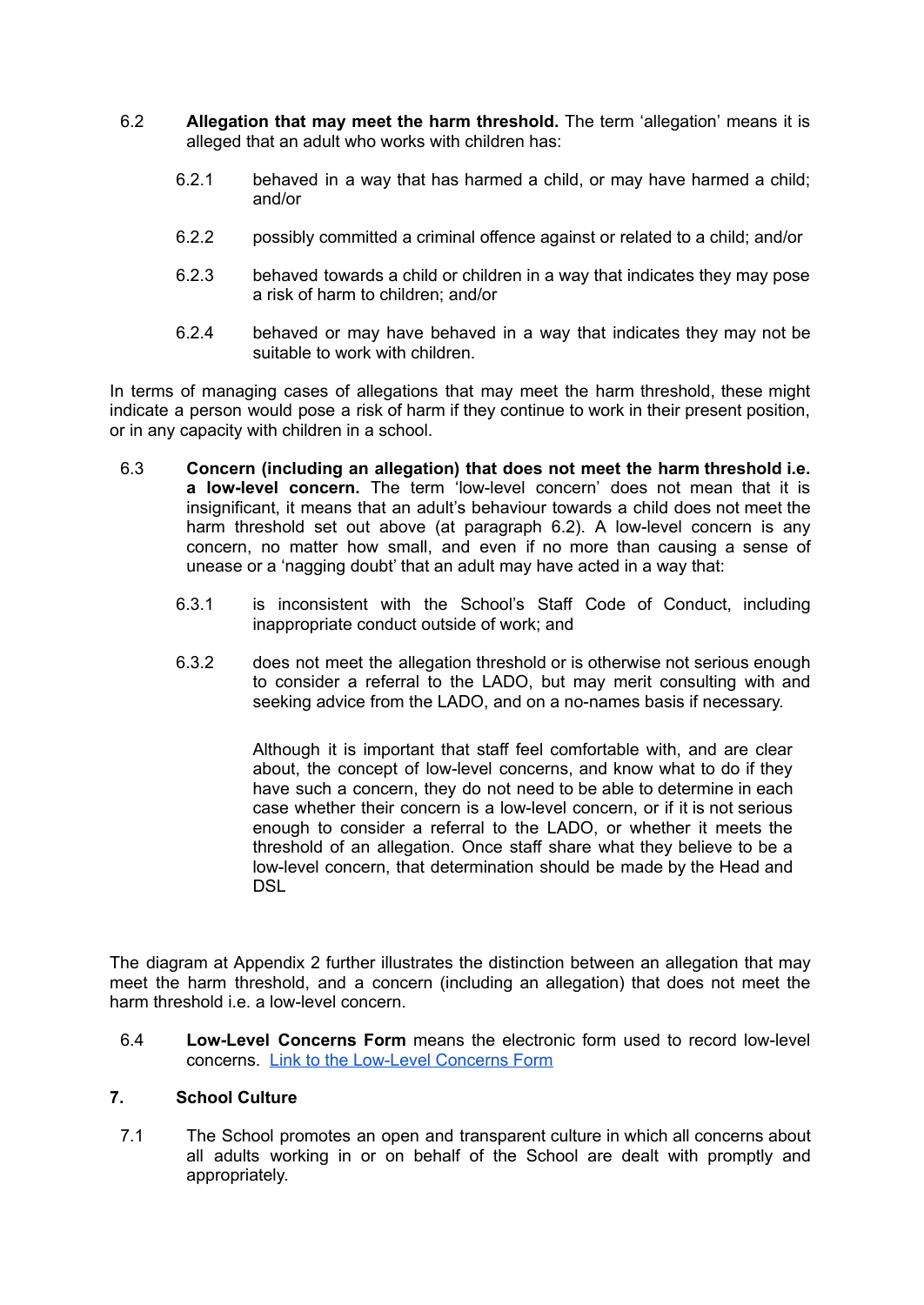# **8. Data Protection and Confidentiality (Privacy)**

- 8.1 The School will always respect the personal data of staff (and others, where they may be identifiable) in implementing the Low-Level Concerns Policy and in keeping records of low-level concerns secure.
- 8.2 The Data Protection Act 2018 includes a specific provision which permits organisations to process even the most sensitive personal data where necessary for the purposes of protecting children from harm. Although sharing of low-level concerns will not always involve legally sensitive categories of data, the safeguarding purpose is the same as that under the School's Safeguarding and Child Protection Policy and the Allegations of Abuse Policy.
- 8.3 A proportionate approach must be taken by all to consider what personal data is in fact necessary to share and record by way of low-level concern(s) in each case in order to support the safeguarding purpose and to ensure the information is accurate, fair and as far as possible recorded in neutral terms.
- 8.4 If a member of staff who raises a low-level concern does not wish to be named, then the School will respect their wishes as far as possible. However, staff should be aware that in certain circumstances this anonymity may need to be waived (as explained further in paragraph 10 below).
- 8.5 All staff are entitled, under data protection law, to ask to see the content of any low-level concern(s) retained by the School under the Low-Level Concerns Policy as it relates to them personally and to make any reasonable objection as to the fairness or accuracy of that content. The School will process such requests within the period prescribed by law, subject always to any necessary protection of the rights of third parties and unless any other relevant exemptions apply (including if complying with the request would be likely to prejudice the safeguarding purpose of the Low-Level Concerns Policy).
- 8.6 The School has undertaken a Data Protection Impact Assessment ("DPIA") in relation to the processing of low-level concerns, subject to ongoing review and any necessary updates from time to time. A copy of this DPIA may be requested from the Head or the Data Manager.
- 8.7 All personal data processed in connection with the Low-Level Concerns Policy will be processed in accordance with the School's Privacy Notice.

#### 9. **Who should staff share low-level concerns with?**

- 9.1 It is important that low-level concerns are shared with the Head as soon as reasonably possible and, in any event, within 24 hours of becoming aware of it (where the concern relates to a particular incident). However, it is never too late to share a low-level concern.
- 9.2 If the Head is absent for any reason, low-level concerns should be shared with the Senior Deputy Head who will ensure they inform the Head immediately on their return.
- 9.3 If any low-level concern relates to the behaviour of the Head, it should be referred to the Chair of Governors.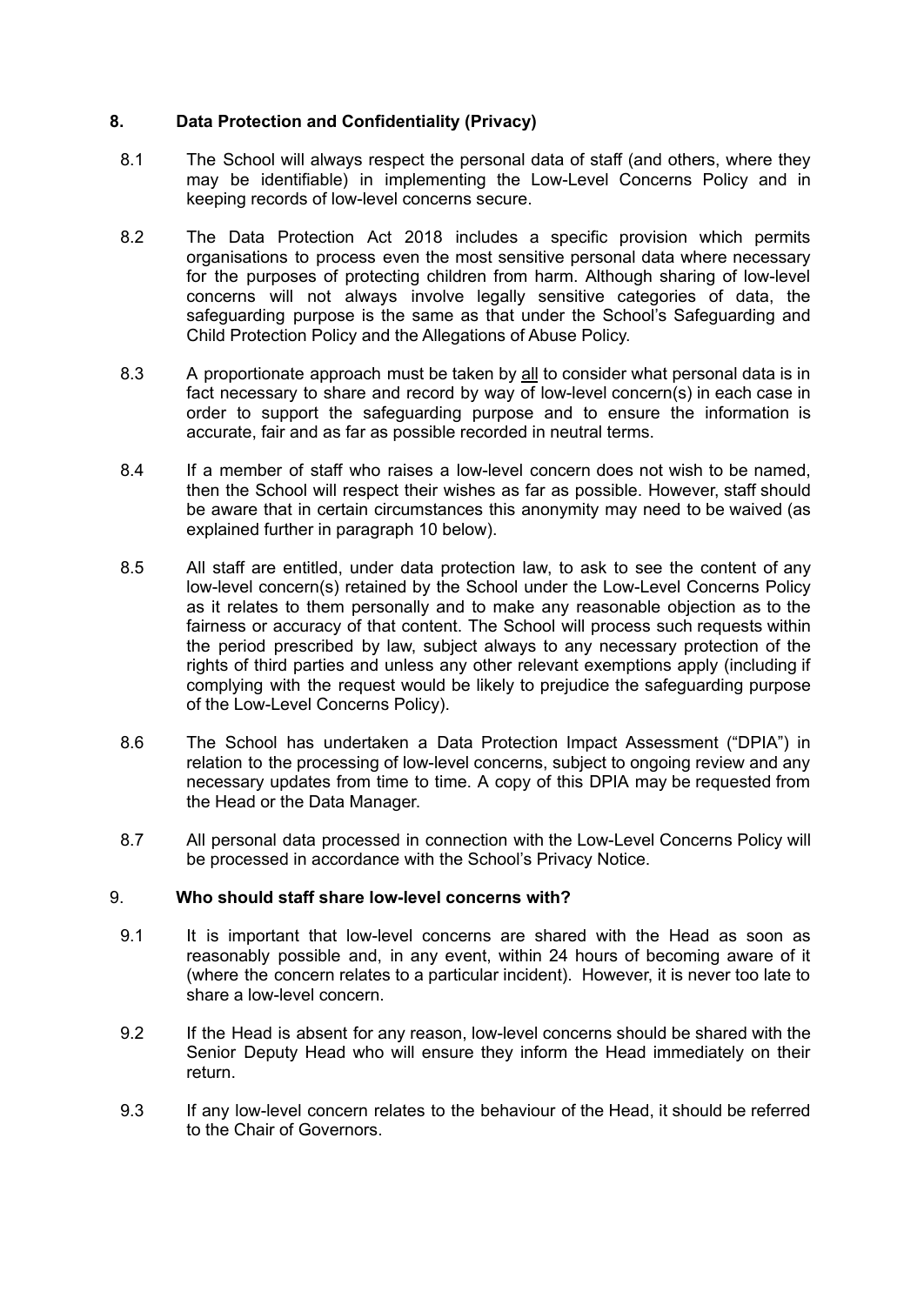- 9.4 If there is a conflict of interest in sharing a low-level concern with the Head, the low-level concern should be shared with the Chair of Governors, unless there is conflict of interest in doing so, in which case it should be reported directly to the LADO.
- 9.5 As an alternative option to sharing their concerns with the Head, if they feel more comfortable doing so, staff may share any low-level concerns with a Values Guardian (as explained above), – in which case they must do so within the same timeframe stipulated above (at paragraph 9.1).

# 10. **Should staff who share low-level concerns be able to remain anonymous?**

- 10.1 Staff are encouraged to consent to be named when sharing low-level concerns, as this will help to create a culture of openness and transparency. If the staff member who raises a low-level concern does not wish to be named, the School will respect that person's wishes as far as possible. However, there may be circumstances where the staff member will need to be named (for example, where disclosure is required by a court or local authority, or under a fair disciplinary process) and, for this reason, the School will not promise anonymity to members of staff who share low-level concerns.
- 10.2 The diagram at Appendix 3 further illustrates who low-level concerns should be shared with.

#### 11. **Should staff share concerns about themselves (i.e. self-report)?**

- 11.1 Occasionally a member of staff may find themselves in a situation which could be misinterpreted or might appear compromising to others. Equally, a member of staff may, for whatever reason, have behaved in a manner which, on reflection, they consider falls below the standard set out in the School's Staff Code of Conduct. Self-reporting in these circumstances can be positive for a number of reasons, and staff are encouraged to self-report on the basis that:
	- 11.1.1 it is self-protective, in that it enables a potentially difficult issue to be addressed at the earliest opportunity;
	- 11.1.2 it demonstrates awareness of the expected behavioural standards and self-awareness as to the member of staff's own actions or how they could be perceived; and
	- 11.1.3 crucially, it is an important means of maintaining a culture where everyone aspires to the highest standards of conduct and behaviour.
- 11.2 The School's aim is to create an environment where staff are encouraged and feel confident to self-refer.

# 12. **How should low-level concerns be shared and recorded?**

- 12.1 The concern can be shared verbally with the Head in the first instance or a Values Guardian, or a written summary of it can be provided to him with the option of submitting a Low-Level Concerns Form.
- 12.2 Where the low-level concern is provided verbally, the Head or Values Guardian will make an appropriate record of the conversation, either contemporaneously or immediately following the discussion and will exercise sound professional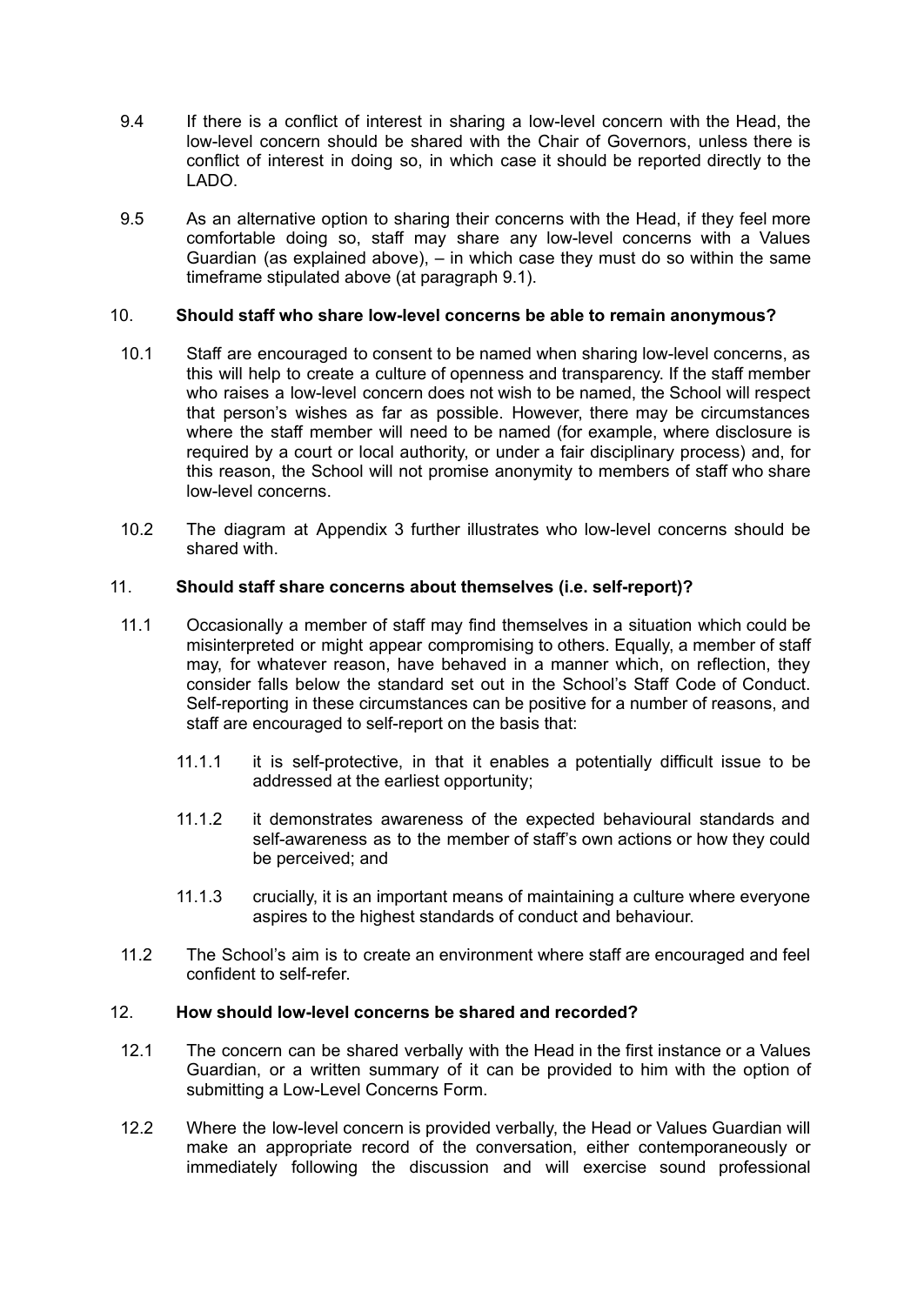judgement in determining what information is necessary to record for safeguarding purposes.

12.3 Where a low-level concern relates to a person employed by a supply agency or a contractor, the School will notify that person's employer so that any potential patterns of inappropriate behaviour can be identified.

#### 13. **How should a low-level concern be responded to?**

- 13.1 Once the Head has received the low-level concern, he will, in conjunction with the DSL if appropriate, and according to the nature and detail of the particular concern shared with him"
	- 13.1.1 Speak to the person who raised the low-level concern (unless it has been raised anonymously).
	- 13.1.2 Speak to any potential witnesses (unless advised not to do so by the LADO/other relevant external agencies, where they have been contacted).
	- 13.1.3 Speak to the individual about whom the low-level concern has been raised (unless advised not to do so by the LADO/other relevant external agencies, where they have been contacted).
	- 13.1.4 If they are in any doubt, seek advice from the LADO on a no-names basis if necessary.
	- 13.1.5 Review the information and determine whether the behaviour in question:
		- (a) is entirely consistent with the School's Staff Code of Conduct and the law;
		- (b) As constitutes a low-level concern;
		- (c) is not serious enough to consider a referral to the LADO but may merit consulting with and seeking advice from the LADO, and on a no-names basis if necessary;
		- (d) when considered with any other low-level concerns previously raised about the same person, could now meet the threshold of an allegation, and should be referred to the LADO/other relevant external agencies, and in accordance with the School's Safeguarding and Child Protection Policy and the Allegations of Abuse Policy. Part 4 of KCSIE 2021, and the relevant procedures and practice guidance stipulated by the School's Local Safeguarding Partnership; or
		- (e) in and of itself meets the threshold of an allegation and should be referred to the LADO/other relevant external agencies, and in accordance with the School's School's Safeguarding and Child Protection Policy and the Allegations of Abuse Policy, Part 4 of KCSIE 2021, and the relevant procedures and practice guidance stipulated by the School's Local Safeguarding Partnership.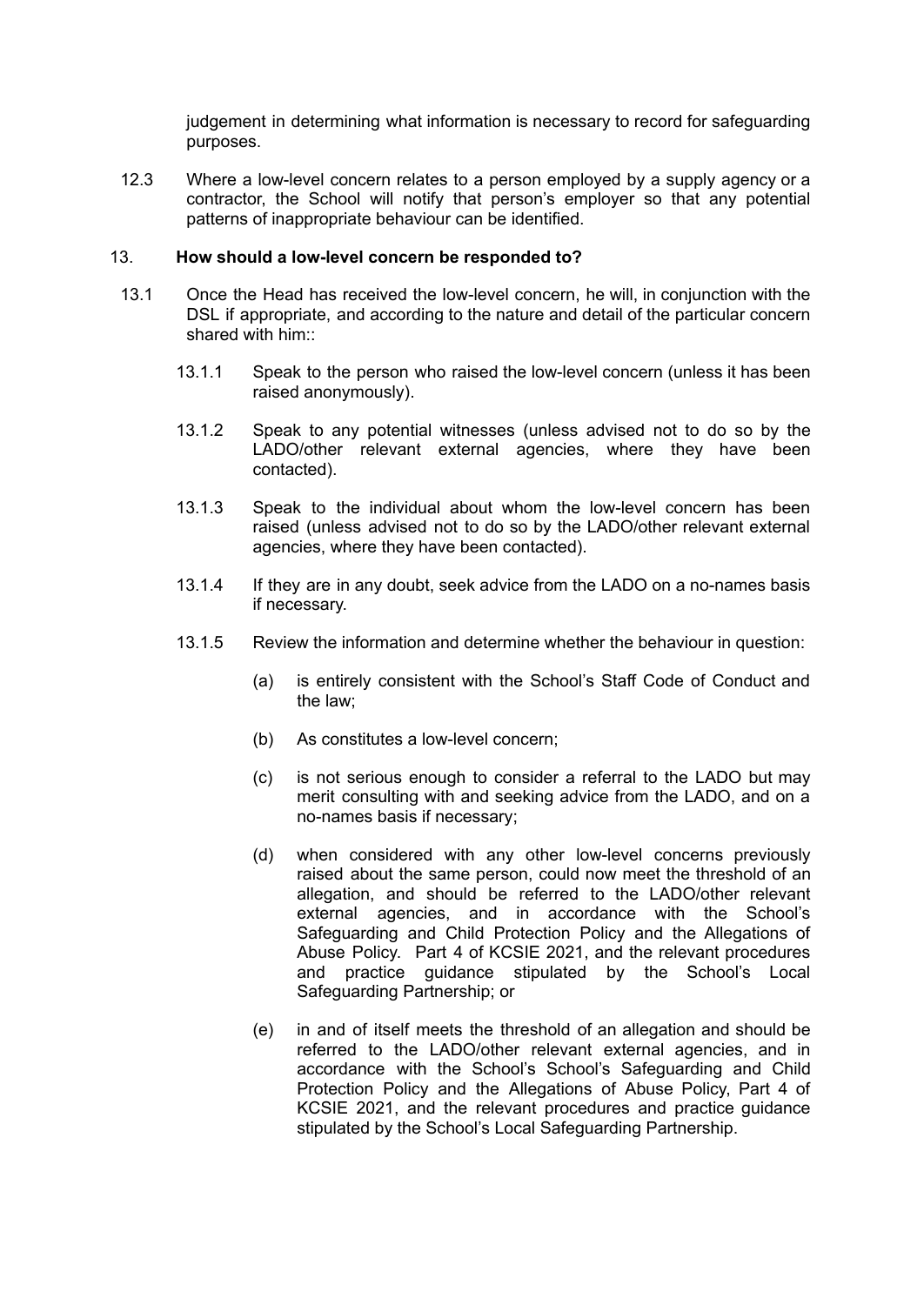- 13.1.6 Ensure that appropriate and detailed records are kept of all internal and external conversations regarding the concern, their determination, the rationale for their decision and any actions taken, and retain records in accordance with the Low-Level Concerns Policy.
- 13.1.7 Consider whether the concern also potentially raises misconduct or capability issues, taking advice from the Head of HR on a named or no-names basis where necessary. .

#### 13.2 **What action will be taken if it is determined that the behaviour is entirely consistent with the School's Staff Code of Conduct and the law?**

- 13.3 The Head will update the individual in question and inform them of any action taken (as above).
- 13.4 The Head will speak to the person who shared the low-level concern to provide them with feedback about how and why the behaviour is consistent with the School's Staff Code of Conduct and the law.

#### **14. What action will be taken if it is determined that the behaviour is entirely consistent with the School's Staff Code of Conduct and the law?**

- 14.1 The Head will update the individual in question and inform them of any action taken (as above).
- 14.2 The Head will speak to the person who shared the low-level concern to provide them with feedback about how and why the behaviour is consistent with the School's Staff Code of Conduct and the law.

#### **15. What action will be taken if it is determined that the behaviour constitutes a low-level concern?**

- 15.1 The Head will respond in a sensitive and proportionate way maintaining confidence that such concerns when raised will be handled promptly and effectively, whilst protecting staff from any potential false allegations or misunderstandings. Any investigation of low-level concerns will be done discreetly and on a need-to-know basis.
- 15.2 Most low-level concerns by their very nature are likely to be minor. Some will not give rise to any ongoing concern and, accordingly, will not require any further action. Others may be most appropriately dealt with by means of management guidance and/or training. In many cases, a low-level concern will simply require a conversation with the individual about whom the concern has been raised.
- 15.3 Any such conversation with individuals in these circumstances will include being clear with them as to why their behaviour is concerning, problematic or inappropriate, what change is required in their behaviour, enquiring what, if any, support they might need in order to achieve and maintain that and being clear about the consequences if they fail to reach the required standard or repeat the behaviour in question. Ongoing and transparent monitoring of the individual's behaviour may be appropriate. An action plan or risk assessment which is agreed with the individual, and regularly reviewed with them, may also be appropriate.
- 15.4 Some low-level concerns may also raise issues of misconduct or poor performance. The Head will also consider whether this is the case by referring to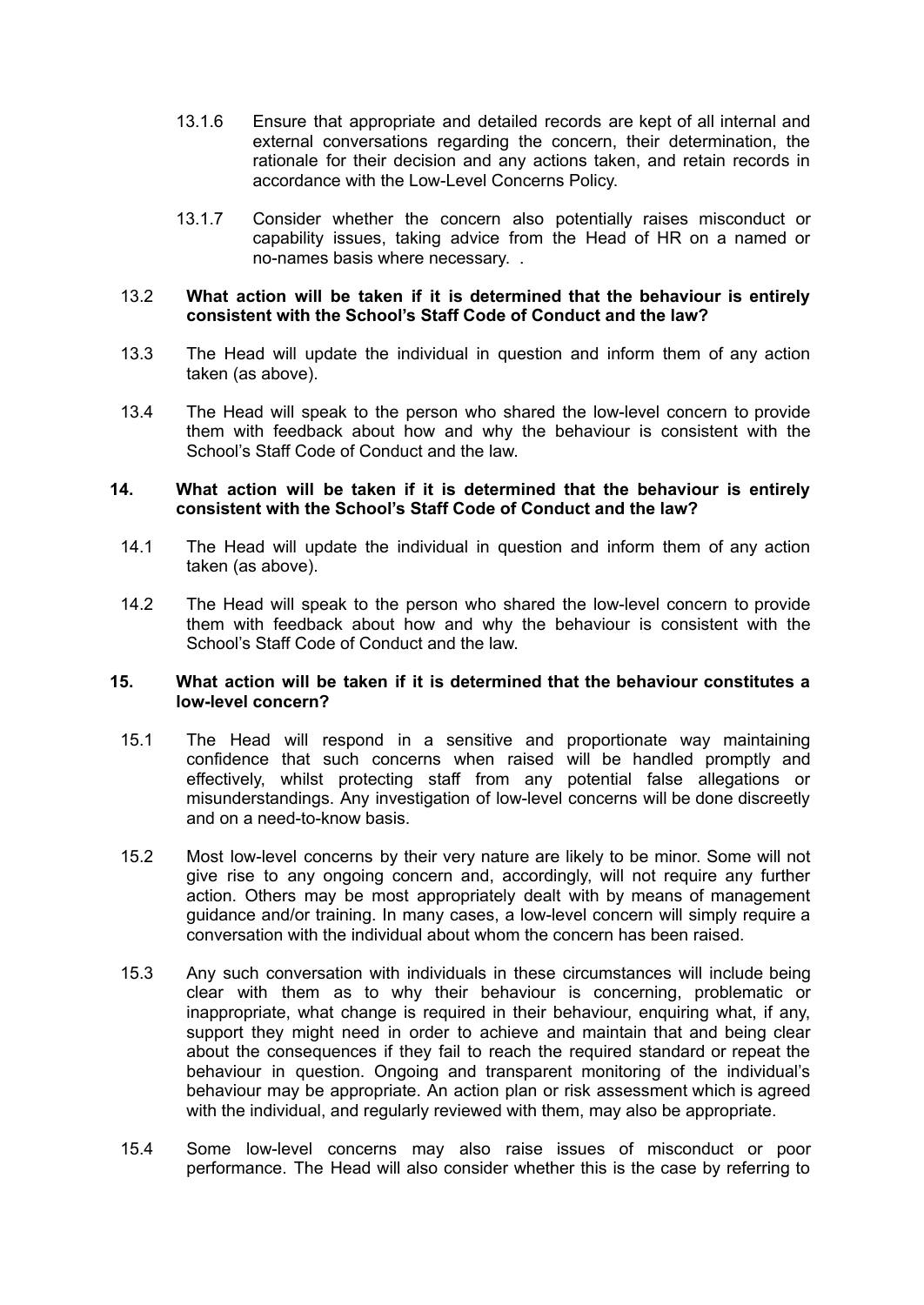the School's disciplinary and/or capability procedure and taking advice from the Head of HR on a named or no-names basis where necessary.

- 15.5 If the Head considers that the School's disciplinary or capability procedure may be triggered, they will refer the matter to the Head of HR. If the Head of HR advises that the School's disciplinary or capability procedure is triggered, the individual will have a full opportunity to respond to any factual allegations which form the basis of capability concerns or a disciplinary case against them.
- 15.6 Staff should be aware that when they share what they believe to be a low-level concern, the Head will speak to the adult who is the subject of that concern no matter how 'low' level the concern may be perceived to be (unless advised not to do so by the LADO/other relevant external agencies, where they have been contacted). The purpose is to gain the subject's account and to make appropriate records (as above), which may be referenced in any subsequent disciplinary proceedings.
- 15.7 How the School responds to a low-level concern may be different depending on the employment status of the individual who is the subject of the concern i.e. whether they are an employee or worker to whom the School's disciplinary and/or capability procedure would apply; or a contractor, Governor or volunteer. The School's response will be tailored accordingly.

#### **16. What action will be taken if it is determined that the behaviour:**

- 16.1 **Whilst not sufficiently serious to consider a referral to the LADO nonetheless merits consulting with and seeking advice from the LADO, and on a no-names basis if necessary?** Then action (if/as necessary) will be taken in accordance with the LADO's advice; or
- 16.2 **When considered with any other low-level concerns that have previously been shared about the same individual, could now meet the threshold of an allegation, or in and of itself meets the threshold of an allegation?** Then it will be referred to the LADO/ other relevant external agencies, and in accordance with the School's Safeguarding and Child Protection Policy and Allegations of Abuse Policy, Part 4 of KCSIE 2021 and the relevant procedures and practice guidance stipulated by the School's Local Safeguarding Partnership.

#### 17. **How should low-level concerns be held?**

- 17.1 The School will retain all records of low-level concerns (including those which are subsequently deemed by the Head to relate to behaviour which is entirely consistent with the School's Staff Code of Conduct) in a central low-level concerns file kept electronically.
- 17.2 Where multiple low-level concerns have been shared regarding the same individual these will be kept in chronological order as a running record, and with a timeline alongside. These records will be kept confidential and held securely with access afforded only to a limited number of individuals such as the Head, DSL, Chair of Governors and Head of HR

#### 18. **How often should the central low-level concerns file be reviewed?**

18.1 The Head will review the central low-level concerns file periodically to ensure that all such concerns are being dealt with promptly and appropriately, and that any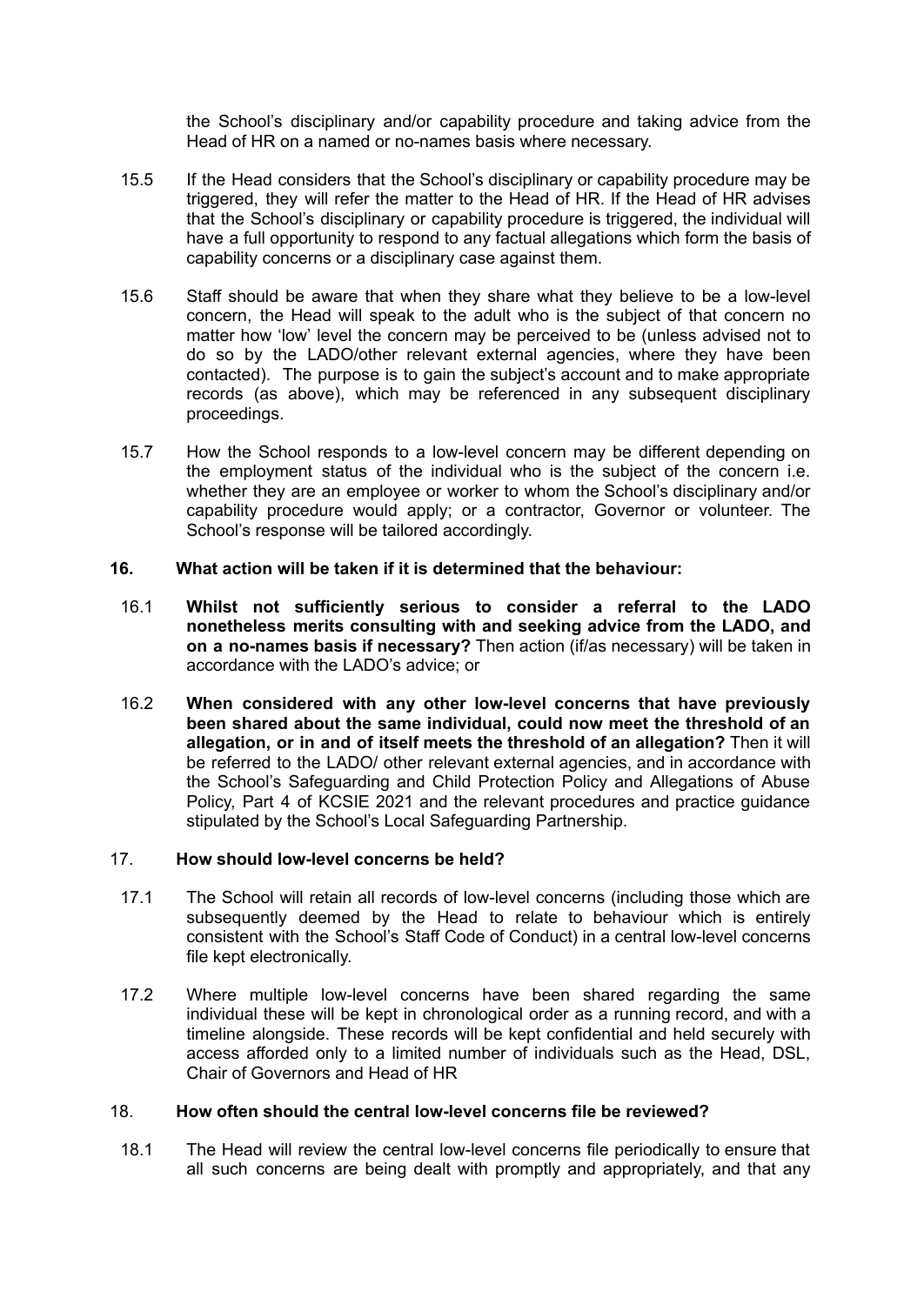potential patterns of concerning, problematic or inappropriate behaviour are identified. A record of these reviews will be made.

18.2 Where a pattern of behaviour is identified in respect of a specific individual, the Head will also consider whether any wider cultural issues are at play that may have enabled the behaviour and/or whether the School should arrange for additional training or a review of any of its policies to reduce the risk of it happening again.

#### 19. **How long should records of a low-level concern be kept?**

- 19.1 Low-level concerns will be retained securely by the School for as long as deemed relevant and necessary for a safeguarding purpose unless the School is required to disclose by law (for example, where the threshold of an allegation is met in respect of the individual in question). In most cases, once a staff member leaves the School, any low-level concerns which are held relating to them:
	- 19.1.1 will be retained for the same duration as that individual's personnel file and
	- 19.1.2 will not be included in any onward reference, except as set out at paragraph 20.
- 19.2 Low-level concerns will be retained on the School's central low-level concerns file (securely and applying appropriate access restrictions) unless and until further guidance provides otherwise.

#### 20. **References**

- 20.1 Where a low-level concern (or group of concerns) has met the threshold for referral to the LADO and is found to be substantiated, it will be referred to in a reference.
- 20.2 Low-level concerns (or a group of concerns) which have not met the threshold for referral to the LADO which relate only to safeguarding will not be included in references unless they relate to issues which would normally be included in a reference, for example, misconduct or poor performance.

#### 21. **What is the role of the Governors?**

- 21.1 The Head will regularly inform the Governors about the implementation of the Low-Level Concerns Policy and any evidence of its effectiveness, e.g. by including reference to it in any safeguarding reports and providing any relevant data.
- 21.2 The Governors will also review an anonymised sample of low-level concerns at regular intervals, in order to ensure that these concerns have been responded to promptly and appropriately.

#### 22. **Monitoring and Review**

22.1 The Low-Level Concerns Policy will be monitored to ensure that it is being effectively implemented in practice and will be reviewed annually by the Head and in response to any relevant legislative, statutory or regulatory changes and/or changes in relevant guidance and/or safeguarding best practice.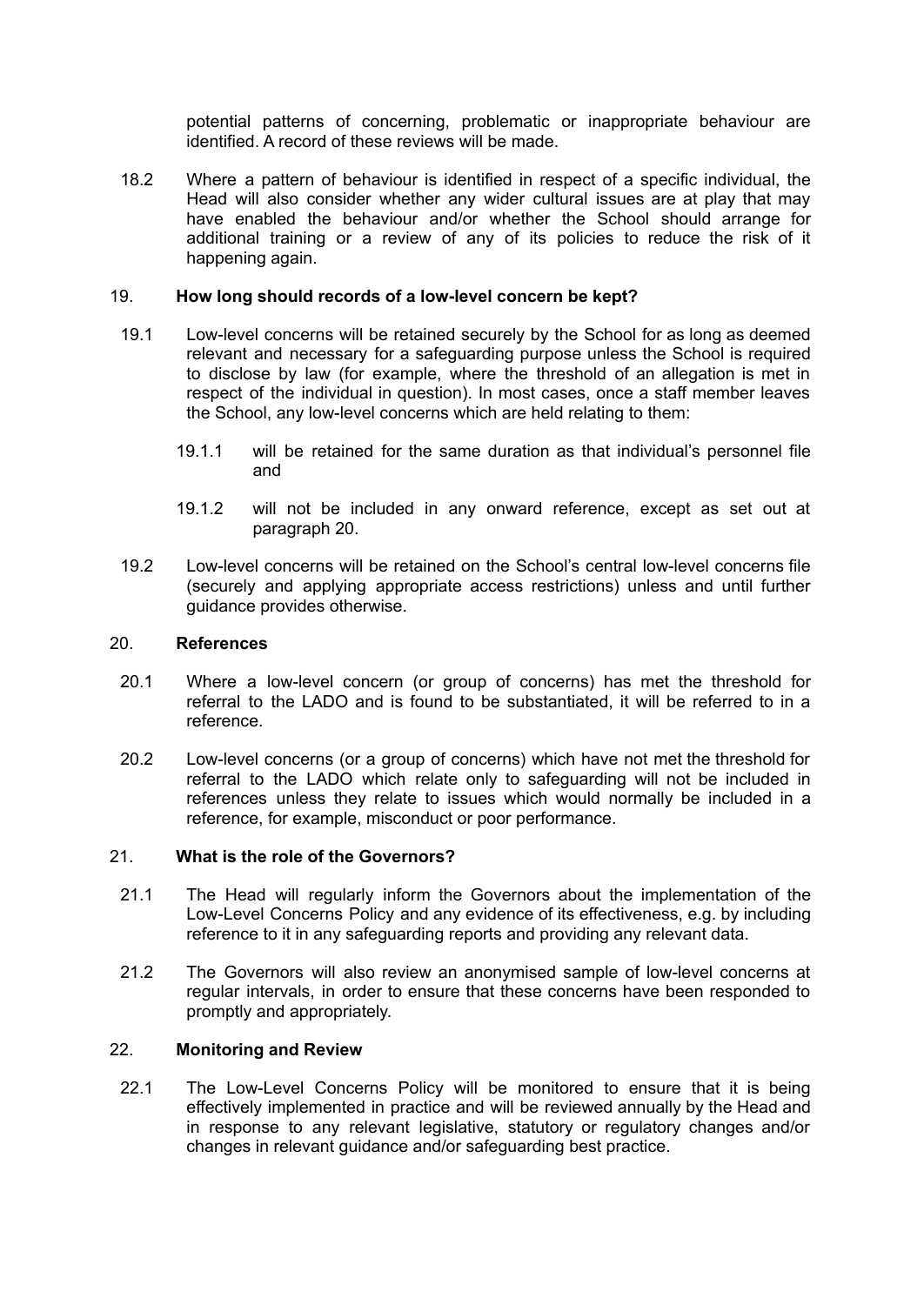# **APPENDIX 1**

# **Details of individuals currently in the roles defined within the Low-Level Concerns Policy**

Head: Jeremy Quartermain

[j.quartermain@rossall.org.uk](mailto:j.quartermain@rossall.org.uk)

Extension : 247 (Head's PA)

# DSL: Emma Williams

[e.williams@rossall.org.uk](mailto:e.williams@rossall.org.uk)

Extension : 281

# Senior Deputy Head: Dina [Porovic](mailto:d.porovic@rossall.org.uk)

[d.porovic@rossall.org.uk](mailto:d.porovic@rossall.org.uk)

Extension : 240

# Head of HR: Stephanie Capstick

[s.capstick@rossall.org.uk](mailto:s.capstick@rossll.org.uk)

Extension: 257

# Data Manager: Kirstie Allen

[k.allen@rossall.org.uk](mailto:k.allen@rossall.org.uk)

Extension: 207

Values Guardian: Anthony Fairhurst

[a.fairhurst@rossall.org.uk](mailto:a.fairhurst@rossall.org.uk)

Extension: 272 (Geography Dept)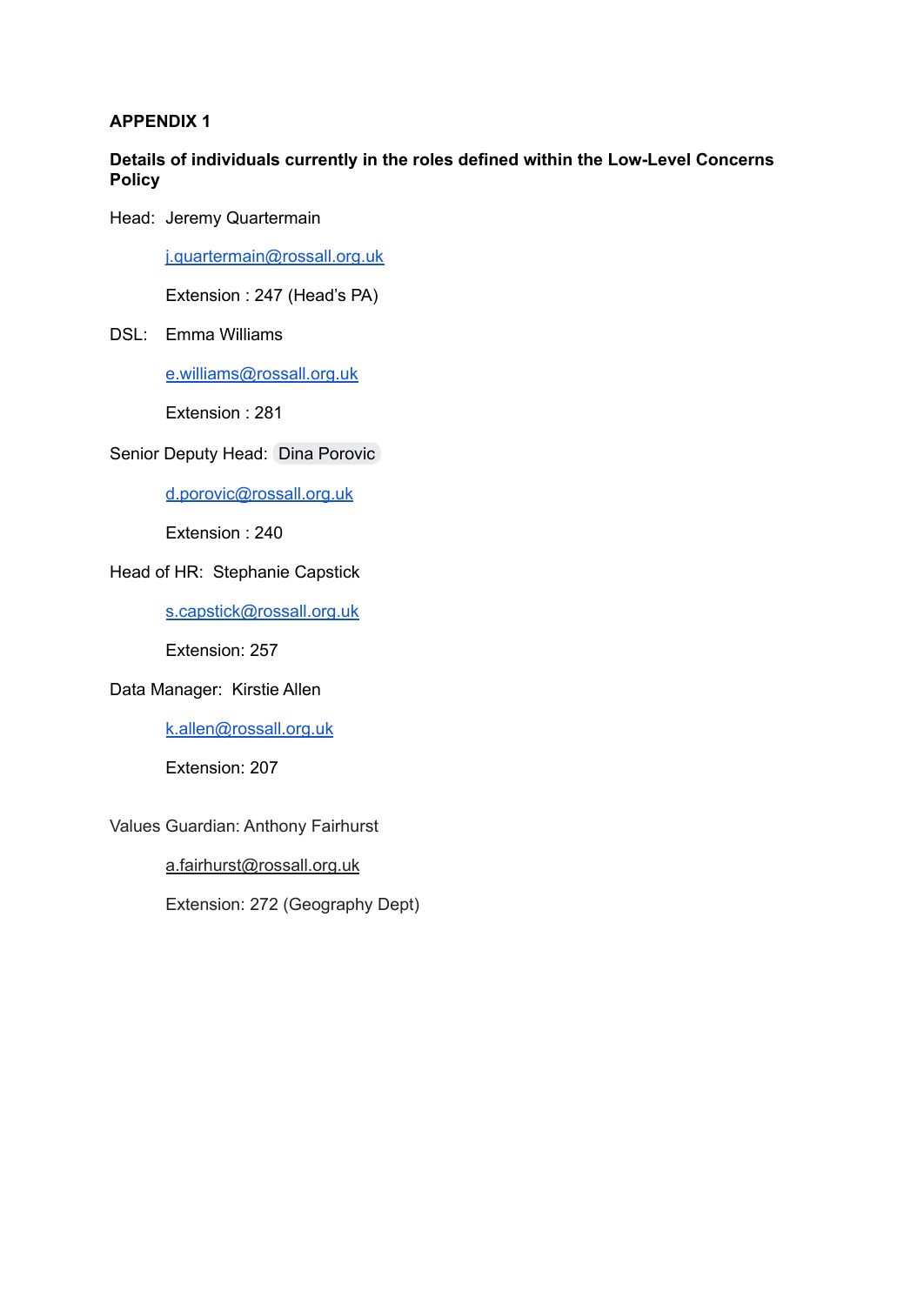# **APPENDIX 2**

# **Spectrum of behaviour**

| <b>ALLEGATION</b>                    | Behaviour which indicates that an adult who works with children<br>has:<br>behaved in a way that has harmed a child, or may have<br>$\bullet$<br>harmed a child: and/or<br>possibly committed a criminal offence against or related to<br>$\bullet$<br>a child; and/or<br>behaved towards a child or children in a way that indicates<br>$\bullet$<br>they may pose a risk of harm to children; and/or<br>behaved or may have behaved in a way that indicates they<br>$\bullet$<br>may not be suitable to work with children                                                                                                                                                                        |  |
|--------------------------------------|-----------------------------------------------------------------------------------------------------------------------------------------------------------------------------------------------------------------------------------------------------------------------------------------------------------------------------------------------------------------------------------------------------------------------------------------------------------------------------------------------------------------------------------------------------------------------------------------------------------------------------------------------------------------------------------------------------|--|
| <b>LOW-LEVEL</b><br><b>CONCERN</b>   | Does not mean that it is insignificant, it means that the adult's<br>behaviour towards a child does not meet the threshold set out<br>above<br>A low-level concern is any concern – no matter how small, and<br>even if no more than causing a sense of unease or a 'nagging<br>doubt' that an adult may have acted in a way that:<br>is inconsistent with an organisation's staff code of conduct,<br>including inappropriate conduct outside of work, and<br>does not meet the allegation threshold, or is otherwise not<br>$\bullet$<br>serious enough to consider a referral to the LADO but may<br>merit consulting with and seeking advice from the LADO,<br>on a no-names basis if necessary |  |
| <b>APPROPRIATE</b><br><b>CONDUCT</b> | Behaviour which is entirely consistent with the School's staff code<br>of conduct, and the law.                                                                                                                                                                                                                                                                                                                                                                                                                                                                                                                                                                                                     |  |